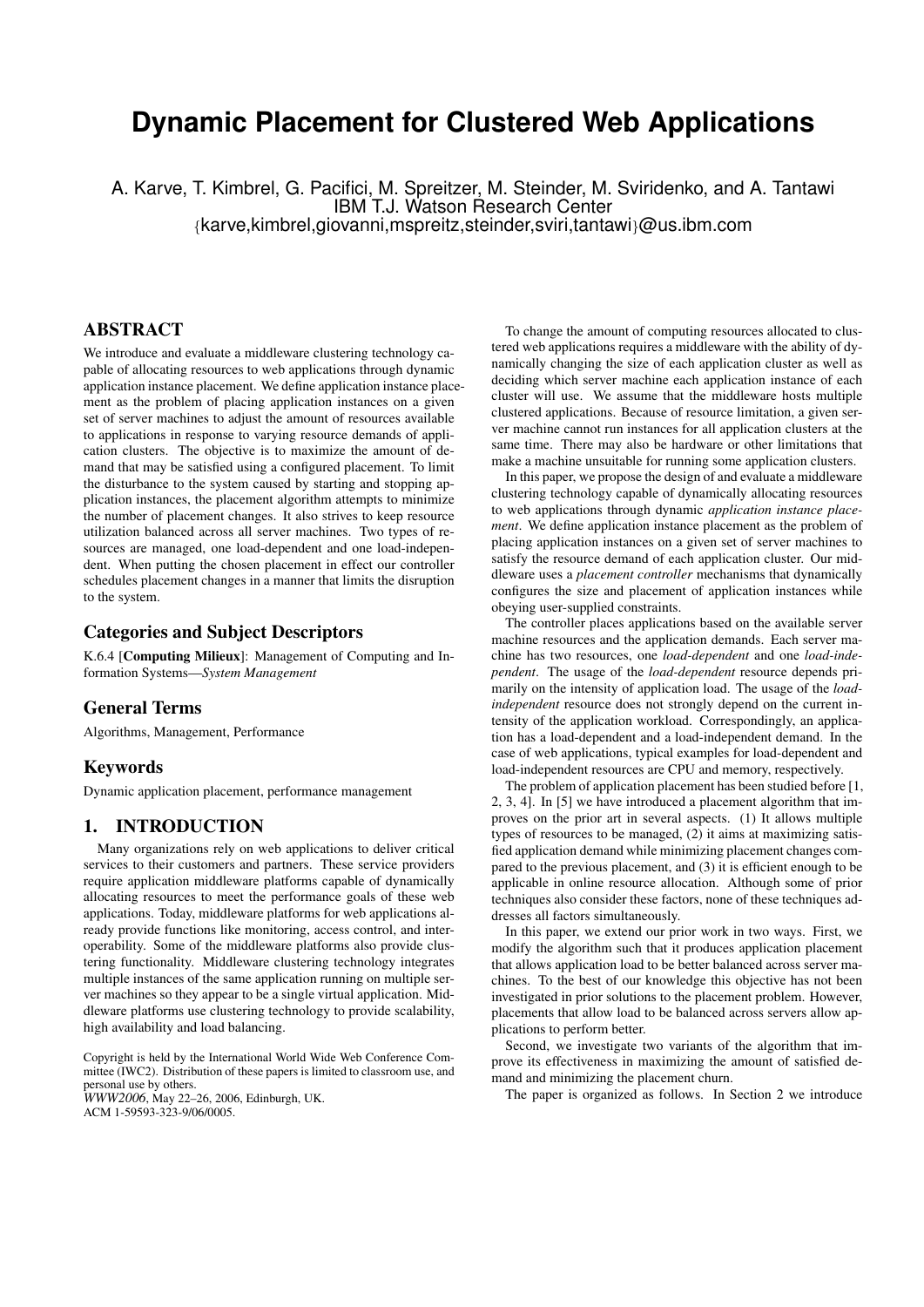the architecture of a workload management system in which our controller is implemented. In Section 3 we formulate and present the algorithm for the application placement problem. In Section 4 we evaluate placement techniques adopted by the controller. In Section 5 we compare our approach with prior work on this subject.

# 2. SYSTEM DESCRIPTION

We have implemented the placement controller presented in this paper as a part of middleware technology for managing the performance of web applications [6, 7].

Web applications handle web requests and generate static or dynamic web content. In the case of J2EE, runtime components of web applications include HTTP servers, servlet engines, Enterprise Java Beans (EJB) containers and databases. Web administrators deploy these runtime components on several or more server machines, forming a distributed computing environment. Web application middleware presented in this paper manages applications running on this distributed computing environment and allocates resources to them in real-time to meet their demand.



Figure 1: Management system architecture in a sample Web infrastructure.

Figure 1 illustrates the typical architecture of web infrastructure. We show three applications  $A$ ,  $B$  and  $C$  deployed across two tiers (Application Tier 1 and Application Tier 2). For example, in the case of a J2EE application the first tier hosts servlets and EJBs while the second tier hosts the database. In this example, the first tier uses three different server machines while the second uses two server machines. In this paper, we use the term *node* when referring to a server machine. In a given tier, a particular application may run on multiple nodes. We refer to the presence of an application on a node as an application *instance* and we use the term *application cluster* to indicate the set of all instances of the same application. By application we mean a set of software entities that form a logical web application unit. Thus, an application may involve multiple servlets, multiple EJB modules, etc.

In our experience, a large enterprise web datacenter hosts many different web applications deployed in clusters with a few tens to

several hundred application instances spread across a few to a hundred nodes. In almost every case datacenter nodes do not have enough capacity to have all deployed applications be running on the node at the same time (in the case of J2EE applications memory is the bottleneck, with each application instance requiring on average  $1 - 2GB$  of real memory to handle requests). Therefore web administrator partitions applications across the available nodes. In the example of Figure 1 we have the first tier hosting three applications with each node capable of hosting at most two instances of each application. We use a *placement matrix* to show where application instances run. Each element  $I_{m,n}$  of this matrix represents the number of instances of application  $m$  running on node  $n$ .

Web-application middleware environments typically use layer 7 routers to deliver web requests to applications. The routers map web requests to web applications and send the web requests to a specific instance of the target web application. The layer 7 routers use load balancing techniques and affinity rules to select target instances. The router may also implement admission and flow control. A router equipped with this functionality can control the amount of backend resources used by the different types of web requests. However, its ability to increase the amount of resources used by a given type of web requests is limited by the number of application instances targeted by this type of web requests as well as by the capacity of the nodes where the application instances run. For example, the placement presented in Fig. 1 allows the request router to handle a big amount of web request load for application A but much smaller load for applications  $B$  and  $C$ . When application  $C$  experiences a spike of web requests while the workload of application A decreases, the web requests destined for application C cannot use more capacity in Tier 1 than that of the node on which application  $C$  is running. Depending on the control logic of the request router, application C will experience either high service time in Tier 1, long waiting time in the routing layer, or high request rejection rate. At the same time, spare capacity in the system will remain on the remaining nodes in Tier 1.

To adapt to such workload changes, we must modify the application placement dynamically in reaction to the changing load. In the considered scenario, a desired system response to the workload shift would be to start new instances of application  $C$  on nodes 2-1 and 3-1 and stop instances of application A on these nodes (to make room for the new instances). When we deal with a large number of applications with multiple resource requirements and a large number of nodes with heterogeneous capacities, deciding on the best application placement for a given workload is non-trivial.

In this paper we formulate the placement problem as an instance of a two-dimensional packing problem and we study several algorithms for solving it. We also describe a placement controller that runs on our middleware and dynamically changes the size of application clusters to respond to dynamic load variations.

# 2.1 Application placement architecture

An application instance may run on any node that matches application requirements. In J2EE domain, these properties concern features that cannot be changed using J2EE runtime environment, such as network connectivity, bandwidth, the presence of non-J2EE software libraries, etc. In our system, an application is deployed to all nodes that match its properties. Application deployment involves creating persistent configuration of an application server that hosts the application, which includes the definition and configuration of J2EE resources and parameters. We configure application placement by starting and stopping the application servers as needed. When an application instance is stopped on a node it does not consume any of the node's runtime resources.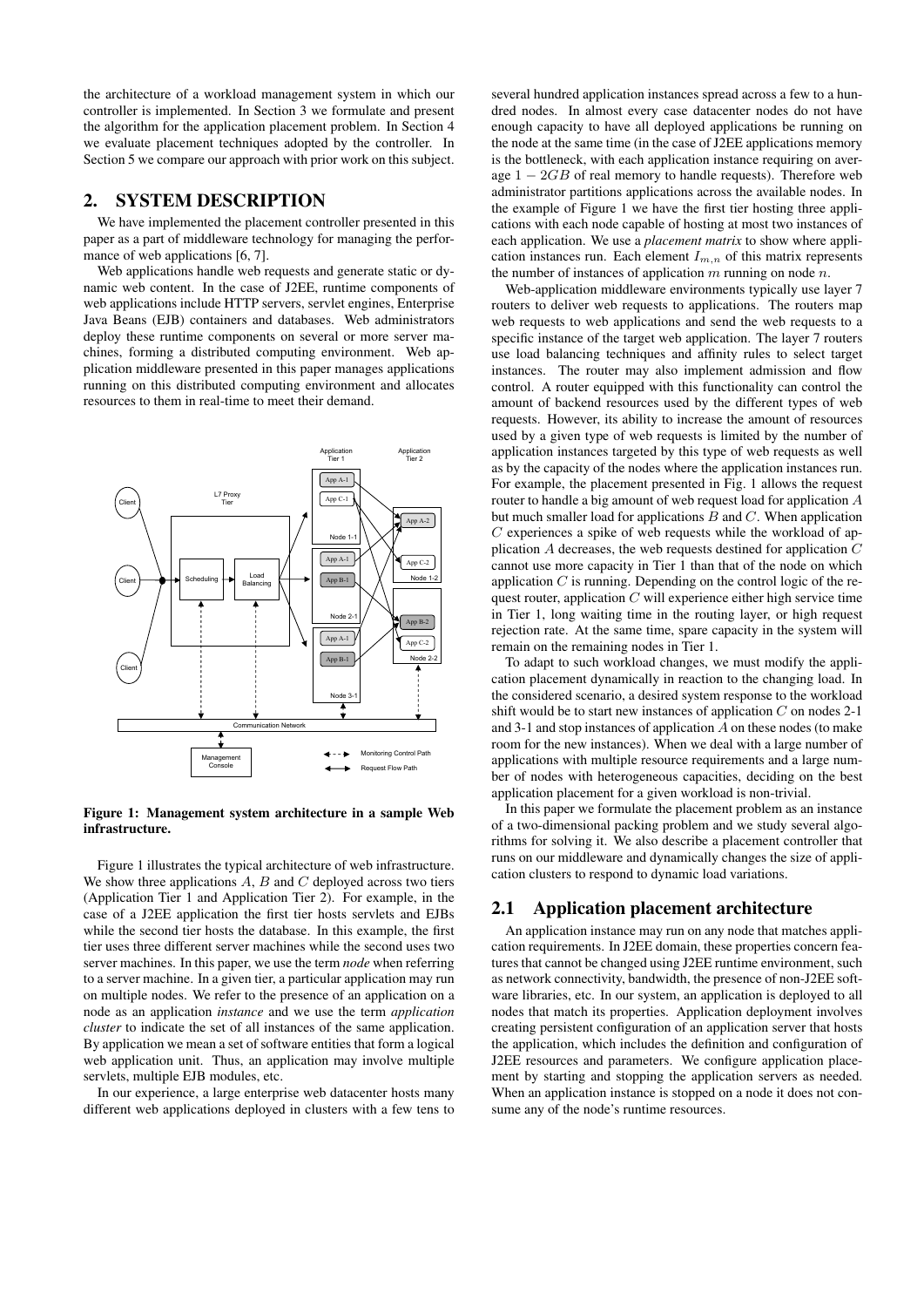Using server start and stop operations to control the number and placement of application instances provides a relatively light-weight resource allocation mechanism because it does not require a potentially time-consuming application deployment, server configuration, distribution of configuration files, etc. A possible disadvantage of such an approach is its somewhat limited flexibility as it does not allow arbitrary combinations of applications to be deployed and executed on application servers.

The controller described in this paper requires the managed system to provide certain functionality. When this functionality is present, the controller is also suitable for the management of other than Web applications. Similarly, it could use other control mechanisms than application instance starts and stops. For example, in the presence of virtualization technology [8, 9], we could start and stop virtual partitions as well. The list of the required functions includes the following items.

- Placement sensor we require that for each application there exist a mechanism that allows us to obtain the up-to-date information about the location of its instances.
- Placement effecter for each application, we need a mechanism that allows us to start or stop its instance on a given node.
- Request router the request dispatching mechanism must transparently adjust to placement changes.
- Application demand estimators the system must provide online estimates of the current application demand for all managed resources.

## 2.2 Characterizing application requirements

In the management system described in this section, the size and placement of application clusters is determined automatically based on application requirements and node capacities. Application requirements are characterized as load-independent and load-dependent ones.

Load-independent requirements describe resources needed to run an application on an application server, which are used regardless of the offered load. Examples of such requirements are memory, communication channels, and storage. In this paper, we focus on a single resource – memory. Although, J2EE applications also use other resources in a load-independent manner, we have observed that it is memory that is the most frequent bottleneck resource in J2EE applications. We have classified memory as a load-independent resource since a significant amount of it is consumed by a running application instance even if it receives no load. In addition, memory consumption is frequently related to prior application usage rather than to its current load. For example, even in the presence of low load, memory consumption may be high as a result of caching. Thus, although the actual memory consumption also depends on the application load, characterizing memory usage while taking the load-dependent factor into account is extremely difficult. It is more reasonable to estimate the upper limit on the overall memory utilization and treat it as a load-independent memory requirement. Our system includes a component that dynamically computes this upper limit based on a time-series of memory usage by an application. This component is not described in this paper. Consequently, in this paper we assume that an estimate of memory requirements is available.

Load-dependent requirements correspond to resources whose consumption depends on the offered load. Examples of such requirements are current or projected request rate, CPU cycles/sec, disk

activity, and number of execution threads. In this paper, we focus on CPU as a resource that is consumed in a load-dependent manner as it is the most frequent bottleneck resource in J2EE applications. CPU demand is expressed as the number of CPU cycles per second that must be available to an application. Computing this estimate is a non-trivial problem, which is not discussed in this paper. However, our system computes such an estimate online. It includes a component, an application profiler [6] that helps us in this process. The application profiler computes the number of CPU cycles consumed by a request of an application. This per-request CPU demand of an application is then multiplied by the required request throughput for the application, whose estimation depends on admission or flow control mechanism used by the request router.

- If no admission or flow control is implemented by the router, then throughput prediction may be based on time-series of prior throughput observed at application servers.
- If either admission or flow control is implemented by the request router, then the prediction is made based on prior workload characteristics observed at the request router while taking into account the control logic of the request router. In fact, a request router provided by our system implements SLA driven flow control [10]. We use workload observations at the router and its optimization algorithm to estimate application throughput that must be delivered by the system to maximize the overall system utility score.

Correspondingly, node capacity is characterized using load-independent and load-dependent values that describe the amount of resources used to host an application on a node and the available capacity to process requests of applications. Similar to application requirements, we focus on the size of memory and the speed of CPU as load-independent and load-dependent capacity measures.

### 2.3 System architecture

The dynamic control of the size and placement of dynamic clusters is realized by the system depicted in Figure 2.



Figure 2: Architecture of the placement management component

At the heart of the system there is *Placement Controller* which computes a new application placement based on load-independent and load-dependent resource demand estimates for all applications. These estimates are obtained online using *Application Demand Estimators*.

In each control cycle, the Placement Controller computes a new placement matrix with the objective to satisfy the entire load-dependent demand of applications without exceeding load-dependent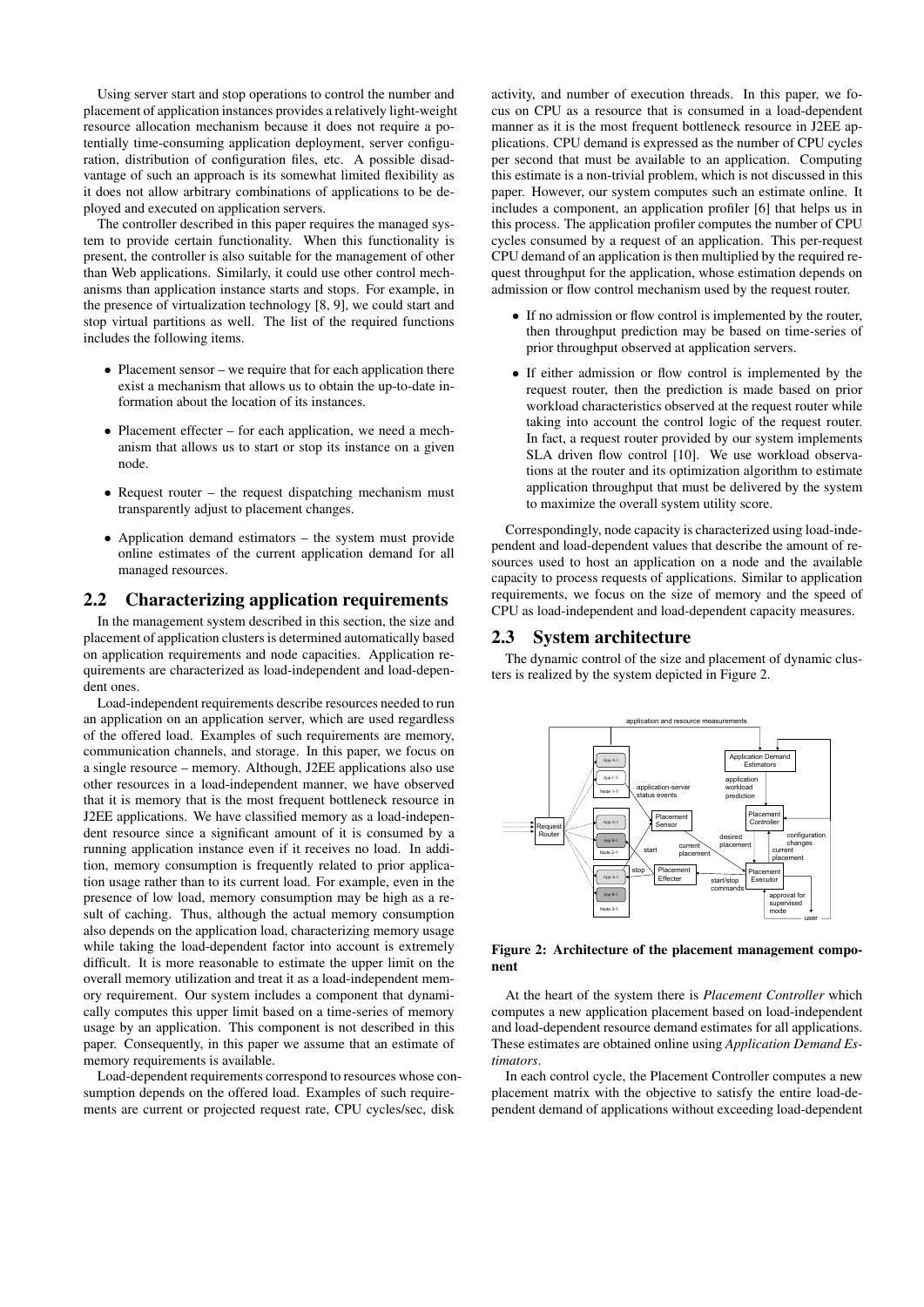and load-independent resource capacities of the managed nodes. In addition, the Placement Controller works with the following considerations:

- Each start and stop operation is potentially costly in terms of resource consumption and the impact on the running applications. Depending on the processor speed it may take between tens of seconds to several minutes. The starting or stopping process also consumes a significant fraction of CPU while it occurs. Therefore, the Placement Controller aims at minimizing the number of placement changes compared to the placement currently in effect.
- Oftentimes, more than one placement exists with the same amount of satisfied demand and the number of changes compared to the previous placement. Yet, these placements may differ with respect to how effectively they utilize available resources. Placements that tend to pack a lot of load on a few nodes adversely affect performance and high-availability of applications. Therefore, Placement Controller chooses configurations that allow load to be as evenly distributed across all nodes as possible.
- A user may want to prevent some applications from being managed by the Placement Controller by putting them in *unmanaged mode*. Applications in unmanaged mode cannot be started or stopped, but their load must be taken into account when computing placement for all other applications.
- Nodes may differ with respect to their ability to host a particular application. Placement Controller must observe *allocation restrictions* introduced as a result of this heterogeneity.

Once placement is computed by the Placement Controller, it is effected by the *Placement Executor*, which implements the placement by performing individual start and stop operations on the application servers. As each start and stop operation disrupts the system, the Placement Executor orders the individual placement changes in a manner that minimizes the disruption to the running applications. Placement Executor ensures that:

- No more than one application instance is being started or stopped on any node at a time.
- Load-independent capacity constraint is observed during placement changes. If it is necessary to temporarily violate a node's load-independent capacity constraint, the utilized nodeindependent capacity exceeds the available capacity by no more than one instance.
- At least one instance of each application is running at all times.

The Placement Executor delays the start and stop actions that would violate the above policies given actions that are already in progress. It monitors the progress of the initiated start and stop actions and reevaluates the actions that have been delayed. As soon as it is allowed by the policies, the Placement Executor initiates the delayed actions.

The Placement Executor implements placement changes using *Placement Effecter*. It monitors the status of the initiated changes and keeps track of placement changes effected by other managers or a user using the *Placement Sensor*.

The system we describe above is highly dynamic allowing various types of configuration changes, such as adding or removing

a node, creating and destroying an application cluster, or changing node or cluster properties to be accommodated at runtime. In addition, all components are highly available.

This paper does not attempt to present all components of the system described in this section, although all of them have been implemented as a part of our project. We focus on the functionality of Placement Controller and in the following sections we discuss it in detail.

# 3. PLACEMENT CONTROLLER

The Placement Controller drives a control loop within which a new placement is computed and implemented. The execution diagram of the control loop is shown in Figure 3. The rest of this section describes the optimization problem solved by the Placement Controller.



Figure 3: Placement control loop

## 3.1 Problem Statement

We formulate the placement problem as follows. We are given a set of nodes,  $N$ , and write  $n$  for a member of that set. We are also given a set of applications  $M$ , and write m for a member of that set. With each node  $n$  we associate its load-independent and loaddependent capacities,  $\Gamma_n$  and  $\Omega_n$ , which correspond to the node's memory and CPU power, respectively. With each application, we associate its load-independent and load dependent demand values,  $\gamma_m$  and  $\omega_m$ , which correspond to the application's memory and CPU requirements, respectively. We assume that  $\gamma_m$  is the amount of memory consumed by an instance of application  $m$ , which is independent of offered load. The CPU-speed requirements of the application,  $\omega_m$ , depend on offered load.

With each application we also associate a boolean flag  $\mathrm{m}$  and  $\mathrm{m}$ indicating whether instances of the application can be started or stopped by the placement controller. Also, with each application and each node we associate the allocation restriction flag,  $\mathcal{R}_{m,n}$ indicating whether an instance of the application  $m$  may be started on node n.

The placement problem is to find matrix I, where  $I_{m,n}$  is 1 if an instance of application  $m$  is running on node  $n$  and 0 otherwise, such that (1) allocation restrictions are observed, (2) load-independent capacity limits are observed, and (3) it is possible to allocate load of all applications to instances without exceeding load-dependent capacity limits. If a previous placement matrix  $I_{m,n}^*$  exists, we also want to minimize the number of changes between the old and the new matrix. If it is not possible to satisfy the entire demand of applications, we aim at maximizing the amount of satisfied demand. Finally, among all placements that maximize the amount of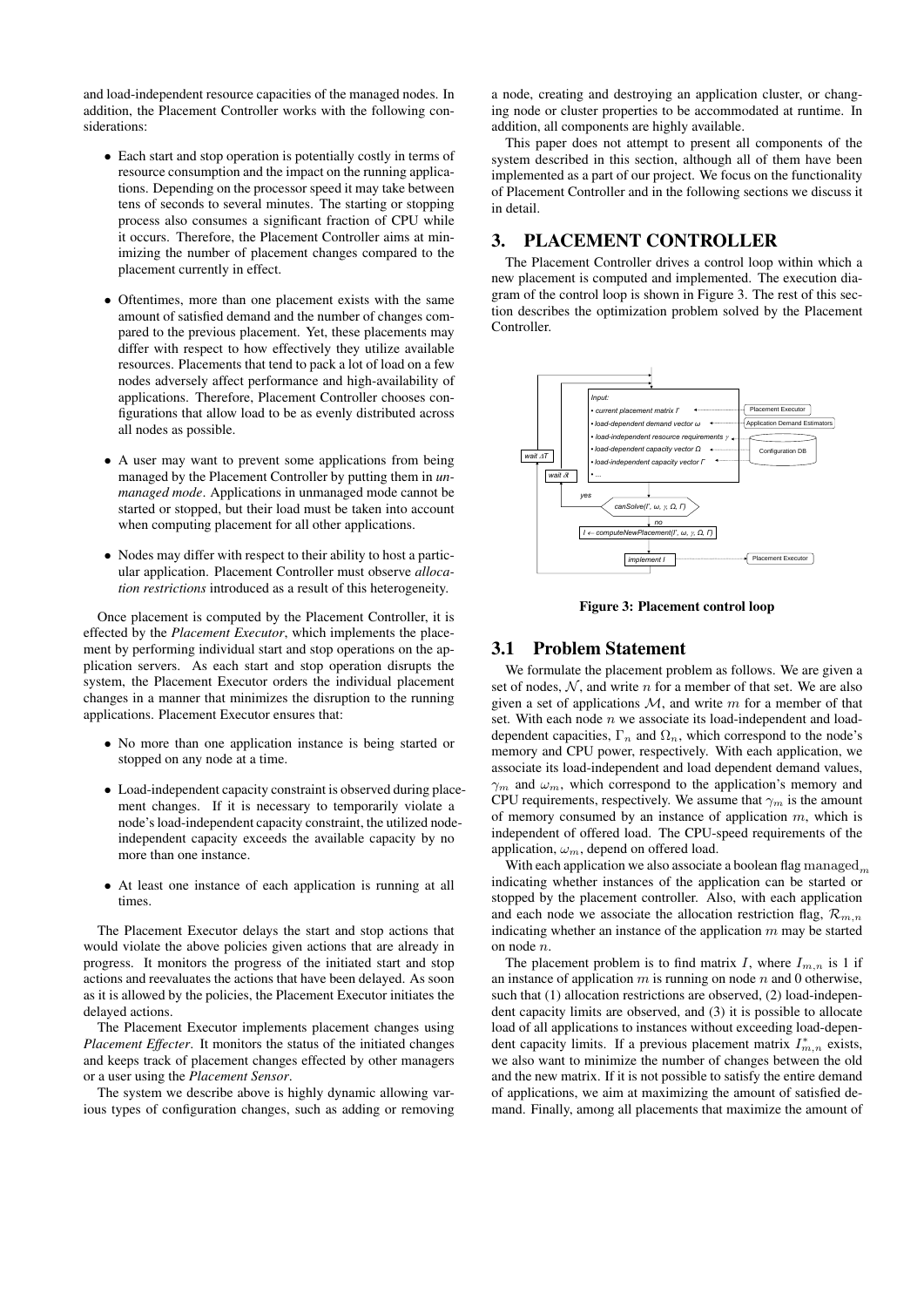satisfied demand, we want to find one that allows the load allocated to nodes to be balanced.

Since we are dealing with multiple optimization objectives, we prioritize them in the formal statement of the problem as follows. Let L be a matrix of real valued *load placement* and  $\rho = \frac{\sum_m \sum_n L_{m,n}}{\sum_n \Omega_n}$ .

(i) 
$$
\begin{array}{ll}\n\text{(i)} & \max \sum_{m} \sum_{n} L_{m,n} \\
\text{(ii)} & \min \sum_{m} \sum_{n} |I_{m,n}^{*} - I_{m,n}| \\
\text{(iii)} & \min \sum_{n} \left( \frac{\sum_{m} L_{m,n}}{\Omega_{n}} - \rho \right)^{2}\n\end{array} \tag{1}
$$

s.t:

$$
\forall_n \sum_m I_{m,n} \gamma_m \leq \Gamma_n \tag{2}
$$

$$
\forall_n \sum_m L_{m,n} \le \Omega_n \tag{3}
$$

$$
\forall_m \sum_n L_{m,n} \le \omega_m \tag{4}
$$

$$
\forall_m \forall_n I_{m,n} = 0 \Rightarrow L_{m,n} = 0 \tag{5}
$$

$$
\forall_m \forall_n \mathcal{R}_{m,n} = \text{false} \Rightarrow I_{m,n} = 0 \tag{6}
$$

$$
\forall_{m} \text{managed}_{m} = \text{false} \Rightarrow \forall_{n} I_{m,n} = I_{m,n}^{*} \tag{7}
$$

The optimization problem solved by the Placement Controller is a variant of the Class Constrained Multiple-Knapsack Problem [11] (CCMKP) and differs from prior formulations of this problem mainly in that it also minimizes placement changes. Since this problem is NP-hard, the Placement Controller adopts a heuristic, which is presented in Section 3.2.

The Placement Controller avoids solving the optimization problem if the current placement can serve the new demand. This is achieved by first testing whether there exists a load-distribution matrix for placement matrix  $I^*$  that satisfies constraints expressed by Eqns. (2)-(5) (function *canSolve* in Figure 3). This test forms a familiar linear-programming problem, for which a number of efficient solutions may be found in literature [12, 13].

If the current placement can serve the new demand, after waiting  $\delta t$ , the Placement Controller proceeds to the next control cycle. Otherwise, the new placement is computed and implemented. After placement is changed, the Placement Controller does not resume the new cycle for  $\Delta T > \delta t$ . The increased timeout provides sufficient time for the system to adjust to the new placement and reduces the number of placement changes. Both  $\delta t$  and  $\Delta T$  are configurable parameters with 1 minute and 15 minutes as their default values.

### 3.2 Placement Algorithm

In this section we present an outline of a heuristic algorithm used by the Placement Controller to solve the placement problem.

The basic algorithm consists of three parts: the residual placement, incremental placement, and rebalancing placement. The residual placement is used at the system start-up, when there is no prior placement, and as a subroutine of the incremental placement. The rebalancing placement is invoked at the end of incremental placement, once the maximizing placement is found, to modify it in a way that allows for a better distribution of load-dependent demand.

### *3.2.1 Residual placement*

Residual placement is based on the following intuitive rule. If we look at allocated memory as the cost of allocating an application's

CPU demand, it is wise to first place an application with the highest memory requirement compared to its CPU demand. This way, we can maximize the chances that this application will be placed on the fewest possible number of nodes, and thus the cost of satisfying its CPU demand will be the lowest. When choosing a node on which to place an application, it is reasonable to first search for a node with density similar to the density of the application. It is not wise to load applications with high density on a low density server, since we would be likely to reach the processing capacity constraint and leave a lot of memory unused on that server. Similarly, if low density applications are loaded on high density servers, we would be likely to reach the server's memory constraint without using much of the processing capacity.

In the residual placement, nodes are ordered by the increasing value of their densities,  $\Omega_n/\Gamma_n$ , and applications are ordered by increasing densities  $\omega_m/\gamma_n$ . The algorithm starts with the lowest density application  $m$  and looks for the lowest density node that can fit the application, i.e., a node n such that  $\gamma_m \leq \Gamma_n$  and  $\mathcal{R}_{m,n}$ is true. If the node satisfies the entire load-dependent capacity of  $m$ , i.e.,  $\Omega_n \geq \omega_m$  then the application is removed from the application list and the node is added back to the ordered node list after its load-dependent capacity is decreased by  $\omega_m$ . Otherwise, the entire node's available load-dependent capacity is allocated to the application, the node is removed from the node list, and the algorithm searches for another node on which to place the residual demand of the application. The algorithm proceeds until the demand of all applications is assigned to nodes, or no more assignments are possible given nodes' capacities. The computational complexity of residual placement is  $\mathcal{O}(|\mathcal{N}| |\mathcal{M}|)$ .

# *3.2.2 Incremental placement*

The incremental placement combines the residual placement with the maximum flow computation to solve the placement problem while minimizing the number of placement changes. It derives the new placement  $\overline{I}$  from the previous placement  $I^*$  incrementally as follows.

In a given iteration of the algorithm, we first check of the current placement,  $I^*$  can satisfy the demand. This is done by solving the maximum bipartite flow problem represented by Eqns. (1 i) and (3)-(5). If a solution exists, i.e.,  $\max \sum_{m} \sum_{n} L_{m,n} =$ <br> $\sum_{m} \omega_m$ , the algorithm completes. Otherwise, we are left with  $\sum_{m} \omega_m$ , the algorithm completes. Otherwise, we are left with some residual demand for each application that could not be satisfied given the current placement,  $\omega_m - \sum_n L_{m,n}$ . For some applications this residual demand may be zero. We are also left with some residual load-dependent and load-independent capacity on each server,  $\Omega_n - \sum_m L_{m,n}$  and  $\Gamma_n - \sum_m I_{m,n} \gamma_m$ . We apply the algorithm from Section 3.2.1 to find an allocation of the residuals. If the residual placement succeeds in finding a feasible allocation, we set  $I$  to the resulting allocation and exit. Otherwise, we remove the assignment with the lowest density,  $L_{m,n}/\gamma_m$  from  $I^*$  and proceed to the next iteration.

Observe, that the number of iterations performed by the incremental algorithms depends on how hard it is to find the satisfying placement. The problem is hard to solve if the total demand of applications compared to the total available capacity is high, or the total memory requirement of applications approaches total memory available on nodes. The more difficult the problem is to solve, the longer it takes for the algorithm to complete. The upper bound on the number of iterations is the number of assignments in the current placement, i.e.,  $\sum_{n} \sum_{m} I^{*}_{m,n}$ .

When applications in unmanaged mode are present, in the first iteration of the algorithm we adopt a slightly modified procedure. We first find the maximum load allocation for applications in un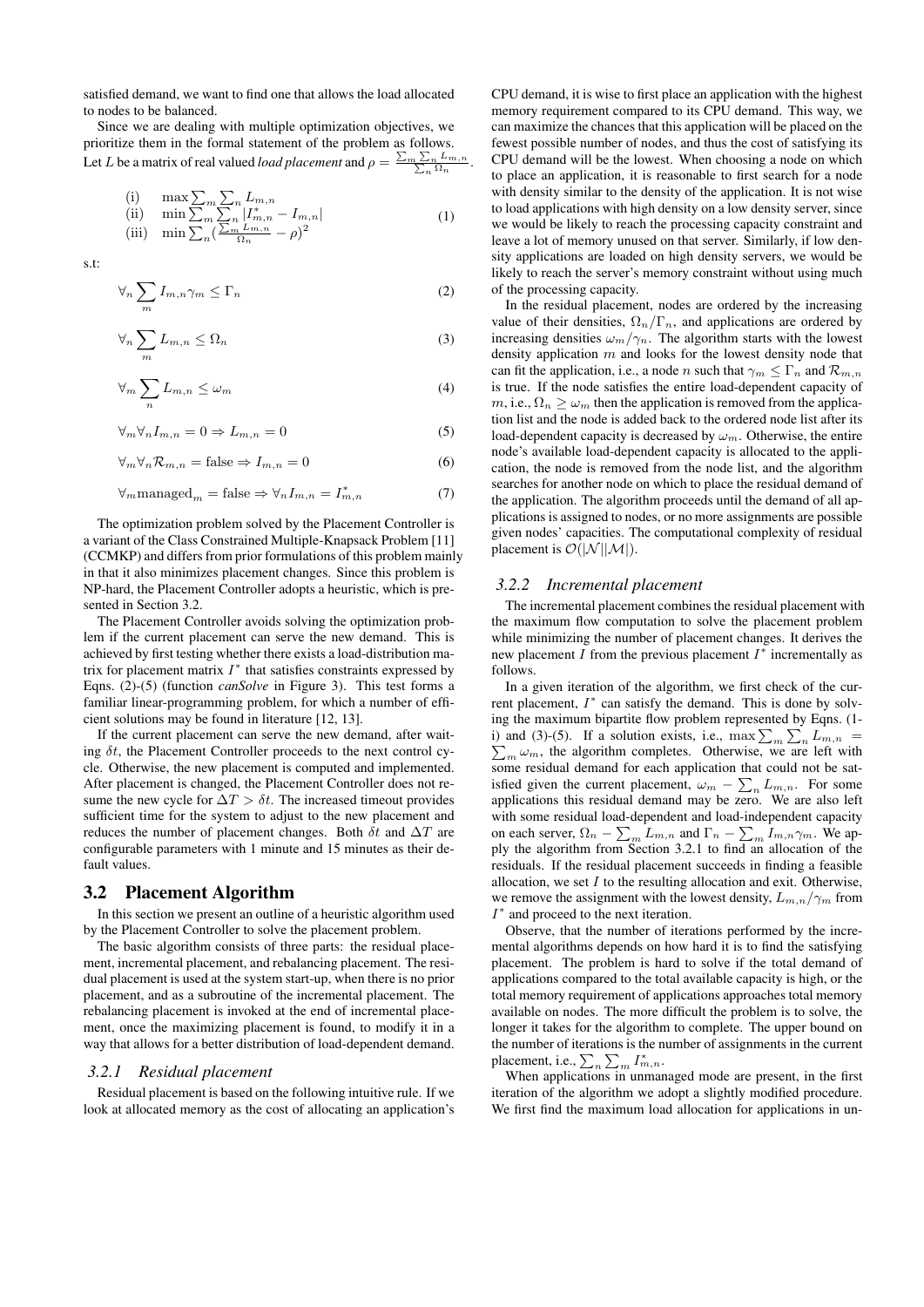managed mode. Then we subtract the capacity utilized by them from the total available capacity. If any residual demand of these applications remains, it is ignored; the unmanaged applications are removed from further consideration and the algorithm proceeds according to the above procedure.

### *3.2.3 Rebalancing placement*

The last phase of the placement algorithm aims at modifying the solution proposed by the incremental algorithm such that a better load balancing across nodes is achieved. This phase begins with old and new placement matrices  $I^*$  and  $I$  and load distribution matrix  $L$ . We first compute the amount of demand satisfied by  $L$  for all applications:  $\forall_m \omega_m^+ = \sum_n L_{m,n}$ . Then we try to find another load distribution matrix  $L^{\pm}$  that satisfies the same demand for all dynamic clusters and that perfectly balances the load assigned to nodes. We find  $L^+$  by solving the following optimization problem:

$$
\min \sum_{n} |\sum_{m} L_{m,n}^{+} - \rho \Omega_{n}|, \text{ where } \rho = \frac{\sum_{m} \omega_{m}^{+}}{\sum_{n} \Omega_{n}}
$$
(8)

s.t:

$$
\forall_n \sum_m L_{m,n}^+ \le \Omega_n \tag{9}
$$

$$
\forall_m \sum_n L_{m,n}^+ = \omega_m^+ \tag{10}
$$

$$
\forall_m \forall_n I_{m,n} = 0 \Rightarrow L_{m,n}^+ = 0 \tag{11}
$$

The above problem may be easily transformed into a min-cost flow problem in a bipartite flow network for which a number of polynomial time algorithms exist [13]. Note that if there exists a load-distribution that achieves the perfect balance of node utilization (utilization of all nodes equal to  $\rho$ ), then the above optimization will find such a load-distribution. When perfect loaddistribution cannot be found, the load-distribution found by the optimization problem includes some nodes loaded above  $\rho$  as a utilization threshold and some nodes loaded below  $\rho$ . The point is to change assignments in such a way so as to allow shifting some load from overloaded nodes to underloaded nodes. Only assignments in  $I - I^*$  may be moved. Assignments that overlap with prior placement cannot be moved as this could increase placement churn.

The rebalancing placement proceeds from the most overloaded node and attempts to move some of its instances to one or more underloaded nodes. We always choose an instance whose removal brings the node utilization closest to  $\rho$ . This procedure continues until all nodes are balanced or no more useful changes can be done.

# 3.3 Algorithm variants

When the algorithm described in the previous section is applied to the system in which load-dependent demand of applications is high compared to the total available load-dependent capacity, its execution time increases, and the ability to find the optimal placement decreases. We have observed that the same algorithm applied to a demand that is reduced to a certain percentage of the total available capacity not only executes faster, but is also more likely to produce placement that satisfies the entire real demand.

Another factor that impacts the effectiveness of the algorithm is the content of the previous placement matrix; the same algorithm applied to different prior placement matrices produces different results.

Taking these observations into account, we have implemented three simple variants of the placement algorithm.

- Basic algorithm (BA) the algorithm as described in the previous section
- Load-reduction algorithm (LRA) basic algorithm executed with modified input; whenever total application demand exceeds 90% of the total capacity we proportionately reduce the demand of each application so as to bring the total demand down to 90% of the total available capacity
- Multiple-runs algorithm (MRA) if placement matrix produced by the basic algorithm does not satisfy the entire demand, we execute the basic algorithm one more time using the output of the first execution as prior-placement matrix. We repeat this process until no more improvement in the amount of satisfied demand is observed but no more that 10 times.

### 4. SIMULATION RESULTS

In this section we study the proposed placement algorithms via simulation. We investigate the algorithms in three dimentions: the effectiveness in satisfying the demand, ability to achieve balanced load distribution, and computational complexity.

### 4.1 Effectiveness of the algorithms

In the simulation study, we vary the size of the problem (by varying the number of nodes and dynamic clusters) and the hardness of the placement problem that is being solved.

### *4.1.1 Defining problem hardness*

The hardness of the placement problem is affected by three factors: memory load factor, CPU load factor, and workload variability factor. When we ignore minimum/maximum instances policies, vertical stacking, and allocation restrictions, we can define the hardness factors as follows.

- Let  $\bar{\gamma}$  and  $\bar{\Gamma}$  be the average load-independent demand and capacity values, respectively. The expected maximum number of applications that may be hosted on a group of  $N$  nodes is  $\frac{\overline{\Gamma}}{2}N$ . The memory load factor is defined as MLF =  $\frac{M\overline{\gamma}}{N\Gamma}$ , where  $M$  is the number of applications.
- The CPU load factor is defined as CLF =  $\frac{\sum_{m} \omega_m}{\Omega}$ , where  $\Omega = \sum_{n} \Omega_n.$
- The placement problem is harder to solve if the current loaddependent demand distribution differs significantly from the distribution at the time of last placement computation. Let  $\omega(t)$  be a random variable of load-dependent demand of an application at time  $t$ . Suppose that we know the maximum value of CLF. The maximum change of load-dependent demand distribution occurs, for example, when in each control cycle the entire demand in the system, CLF  $Ω$ , is contributed by just one, each time different application. The average maximum load-dependent demand change is then  $\frac{\text{CLF }\Omega}{M}$ . Given the actual probability distribution function of  $\omega(t)$ , we measure workload variability by dividing the expected per-application absolute difference between load-dependent demand values in the current and previous cycles by the average maximum difference, i.e., using workload variability factor WVF =  $E(|\omega(t+1) - \omega(t)|)/\frac{\text{CLF }\Omega}{M} \leq 1$ . When WVF increases, the placement algorithm results in more placement changes. When  $WVF = 0$ , after the initial placement is found no placement changes are ever needed.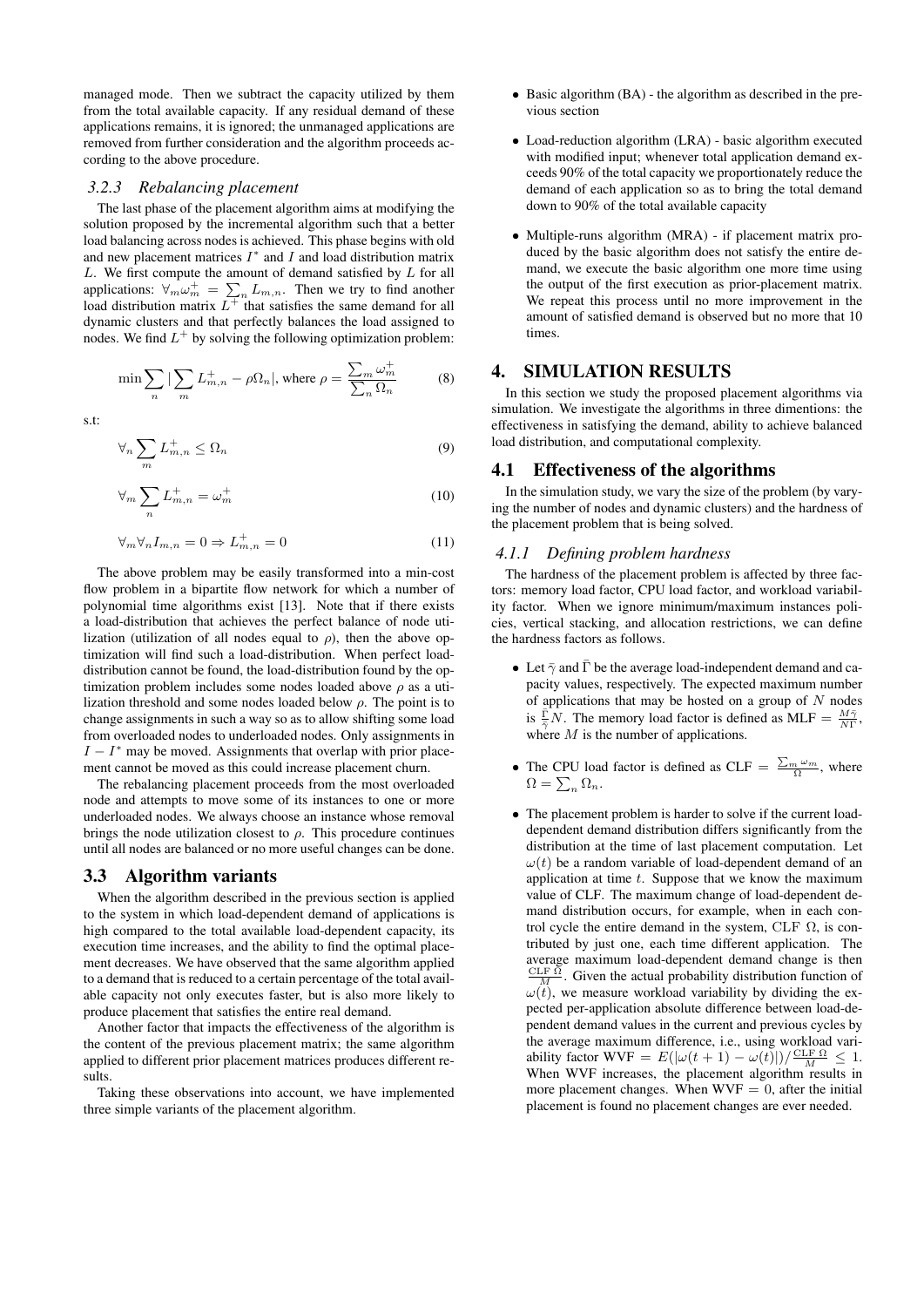#### *4.1.2 Varying the problem hardness*

In the experimental design, we vary the number of nodes and dynamic clusters. Load independent capacity and demand values are uniformly distributed over sets  $\{1, 2, 3, 4\}$  and  $\{0.4, 0.8, 1.2, 1.6\}$ , respectively with average values of  $\bar{\Gamma} = 2.5$  and  $\bar{\gamma} = 1$ , respectively. Load-dependent capacity is the same for all nodes and is equal to 100.

- To achieve the memory load factor of MLF given the number of nodes N, for each trial we vary MLF between 40% and 100%, and set  $M$  to  $2.5 \times \text{MLF} \times N$ .
- To control the CPU load factor CLF we generate load-dependent demand randomly and normalize it such that its total amount is equal to CLFΩ. We vary CLF between 90% and 99%.
- We focus on only one way to generate load-dependent demand. In our experiments,  $\omega(t)$  is uniformly distributed over the entire range independently of  $\omega(t-1)$ . This technique yields the workload variability factor  $WVF = \frac{2}{3}$  and is harsh on the algorithm. In reality,  $\omega(t)$  is expected not to differ very much from  $\omega(t-1)$  over short time intervals.

#### *4.1.3 Evaluation criteria*

We compare the algorithm variants based on the following criteria: (1) the percentage of satisfied demand, (2) the number of placement changes, and (3) execution time. These measurements are collected using 100 experiments. In each experiment we randomly generate system configuration (i.e., load-independent demand and capacity values), and then perform a sequence of 11 placement computations including one initial placement. In each computation, a new load-dependent demand vector is generated.

For each computed placement, the percentage of satisfied demand is calculated by first finding the load-distribution matrix L that maximizes the amount of satisfied demand given the computed placement, as defined through Eqns. (3)-(5). Then we calculate  $\Sigma$ m  $\frac{\sum_{n} L_{m,n}}{\sum_{m} \omega_m}.$  $\overline{\omega_m}$ 

#### *4.1.4 Results*

In Figs. 4, 5, and 6, we present experimental results for the fraction of demand satisfied, number of placement changes, and execution time, respectively. The results are presented with 95% confidence intervals. When memory load factor is high, e.g., MLF=100%, the algorithm is memory-constrained and regardless of the CPU load factor it usually fails to place all applications and consequently does not meet CPU demand. As shown in Fig. 4, in a very memoryand CPU constrained scenario of MLF=100% and CPU=99%, the Multiple-runs Algorithm (MRA) and Load-reduction Algorithm (LA) appear to perform somewhat better than the Basic Algorithm (BA), however, all algorithms fail to meet the entire load-dependent demand. Also, they generate roughly the same (huge) number of placement changes (Fig. 5). From the perspective of execution time, extremely resource-constrained problems are particularly harsh on the Multiple-runs Algorithm because they trigger multiple algorithm iterations thereby elevating the placement computation time (Fig. 6).

However, when the memory constraint is relaxed to MLF=60%, the placement problem becomes easier to solve and the differences between algorithms more obvious. As shown in Fig. 4, MRA satisfies more demand than LRA and BA. This result is achieved with the same number of placement changes as with BA. LRA performs worse than MRA in terms of satisfying the demand but it proves

better in reducing the placement churn (Figs. 4 and 5). The improved effectiveness of MRA comes at the price of multiplied execution time compared to LRA and BA. Our experiments have revealed that it not necessary to reduce MLF to as low as 60%. We have observed similar results, though not as prominent, at MLF=80% as well.

When memory and CPU constraints are further reduced (to say MLF=60% and CLF=90%), the placement problem becomes easy to solve and all algorithms perform equally well. Figs. 4-6 show the results obtained with MLF=40% and CLF=90%.



Figure 4: Fraction of demand satisfied by algorithms



Figure 5: Number of placement changes

### 4.2 Effectiveness of load distribution

In this section we evaluate the effectiveness of rebalancing placement applied to MRA. For this purpose, we compare two versions of this algorithm: with and without the rebalancing placement phase. We compare the algorithms while looking at load distribution in the initial placement, which starts with the empty set of placement assignments, and at the average of ten subsequent placements, which start with a non-empty set of prior placement assignments. Distinguishing these two cases is important as in the initial placement we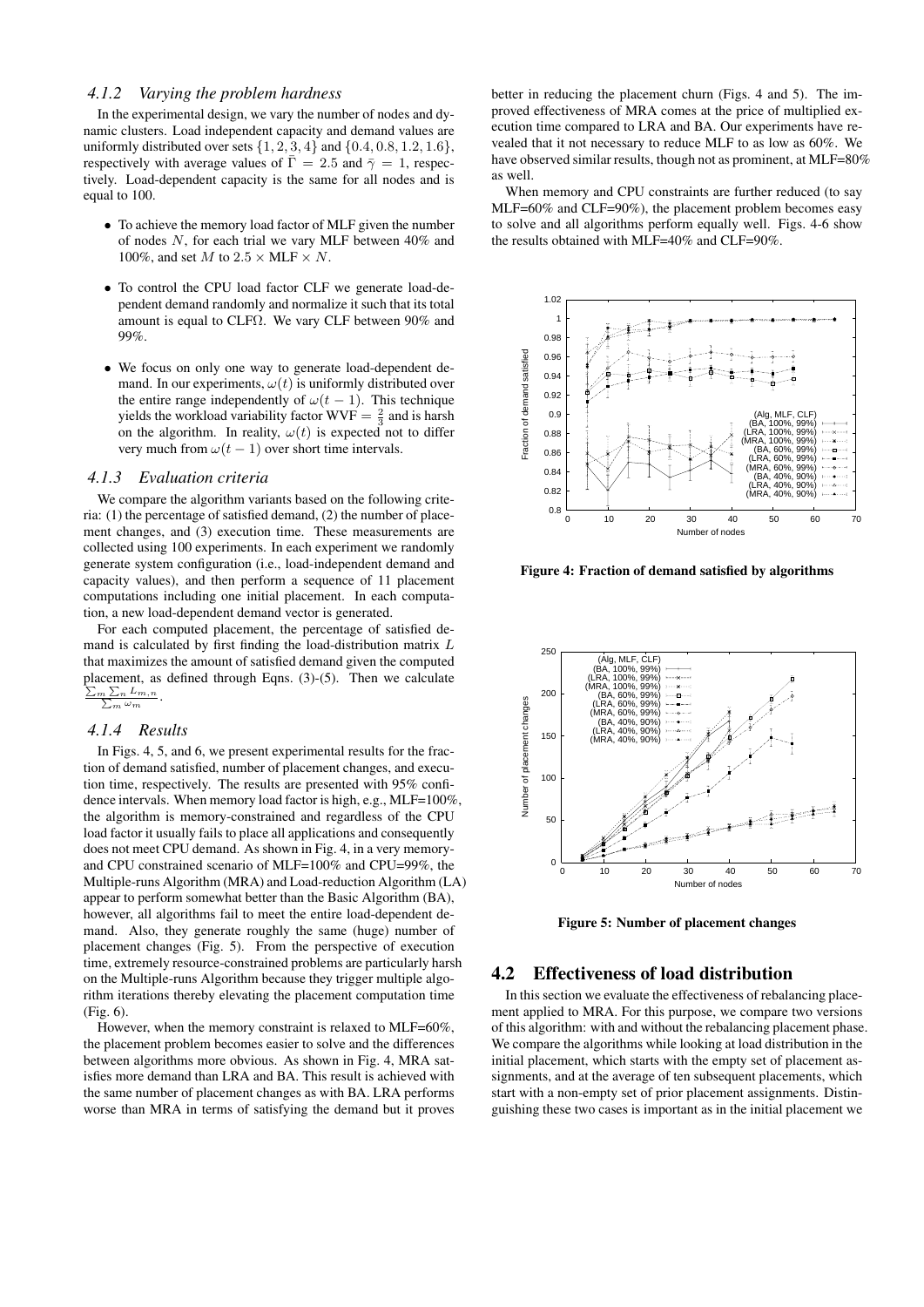

Figure 6: Placement computation time

typically have greater freedom in replacing instances than in subsequent placements, where only a subset of all instances is eligible for being moved.

#### *4.2.1 Evaluation criterion*

To assess the effectiveness of rebalancing placement we must consider that load distribution is performed by a router. It is the effectiveness of the router that ultimately affects the evenness of the load distribution. In this section, we assume a router that can perfectly balance load within limits imposed by the placement in effect. To obtain load distribution that is achieved by such an ideal router, we need to solve the optimization problem expressed by Eqns. (1-iii) and (3)-(5). This non-linear problem may be quite easily solved as a sequence of at most  $N$  problems defined by Eqns. (8)-(11), which are straightforward to linearize.

Once the most balanced distribution is known, we must measure the amount of inequality in the distribution. As a good candidate of such a measure, we consider the Gini index [14] (Gini), which is defined as a ratio of the area between the line of perfect (uniform) distribution (45 degree line) and the Lorenz curve of the actual distribution to the total area below the 45-degree line. This coefficient is most frequently used as a measure of income inequality. The Gini index of 0 indicates perfect equality. The Gini index approaches one to represent extreme imbalance.

#### *4.2.2 Experiment design*

We evaluate the effectiveness of rebalancing placement in a network composed of 10 nodes with load-independent demand uniformly distributed over a set  $\{1, 2, 3, 4\}$ .. We compute placement for a system with 10, 30, and 50 applications with identical memory requirements of 0.4. This gives us MLF values of 16%, 48%, and 80%, respectively. We vary CLF from 5% to 95%.

#### *4.2.3 Results*

Figs. 7-9 show initial and average Gini indices for MLF values of 16%, 48%, and 80%, respectively.

Our study reveals that the potential improvement in load balance depends on the number of degrees of freedom the rebalancing placement has while moving instances. For low values of MLF, we deal with only a small number of instances that can be moved with relatively high fraction of total demand allocated to each of them. For high values of MLF, we deal with many instances with poten-



Figure 7: Gini index of initial placement and the average Gini index for MLF=16%



Figure 8: Gini index of initial placement and the average Gini index for MLF=48%

tially small fraction of total load allocated to them but we have little extra space to move these instances to. In addition, high MLF implies that load allocated to each instance is also high. Oftentimes, we can only improve balance by creating an additional instance for an application and distributing the application load across the increased number of instances. However, doing so would result in increasing the disruption to the system and is not considered by the rebalancing algorithm even when applied to initial placement.

Our study also shows that initial placement typically has a much better potential for distributing load than subsequent placements. This observation concerns both the algorithm with rebalancing and the one without it. This difference results from the way we prioritized the objectives: we effect the fewest number of changes to the previous placement that are necessary to satisfy the entire demand even though the resultant load distribution may be unbalanced.

Our study also concerns the analysis of rebalancing cost, which may be quantified as an increase in placement time. However, our study shows that this cost is negligible. In a system of 10 nodes and 30 applications, the rebalancing phase takes less than 10 msec and is invoked only when placement changes are suggested by the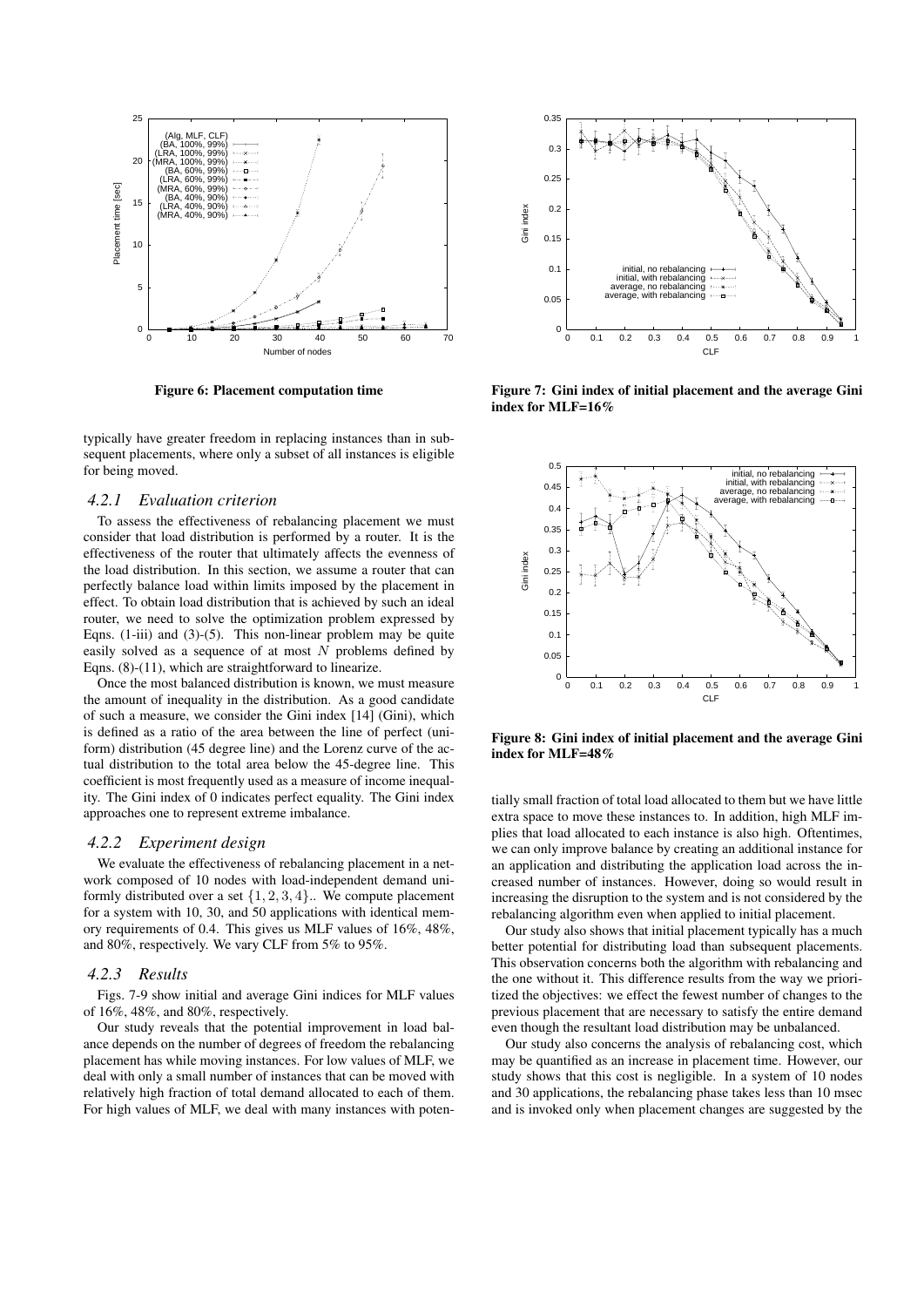

Figure 9: Gini index of initial placement and the average Gini index for MLF=80%

algorithm. In configurations where placement changes are frequent (for example with high CLF), the rebalancing time is only a small fraction of the overall execution time.

Placement rebalancing affects not only the placement time, but also the number of placement changes. Even though our rebalancing algorithm does not directly introduce any additional placement changes, it modifies the input to the subsequent control cycle. This modified input may lead to a placement with a higher or lower number of placement changes than if no rebalancing was performed. However, in our study we could not find any statistically significant difference in the average number of placement changes between the two algorithms.

# 5. RELATED WORK

The problem of dynamically allocating server resources to applications has been extensively studied. A popular approach to this problem relies on dynamic server provisioning in which full server machines are allocated to applications (and provisioned for them) as needed [15]. This approach does not allow applications to overlap on nodes (unless several applications are grouped and managed as one). The solution proposed in this paper allows multiple applications to share the same server thereby achieving finer granularity of allocation and better utilization of resources compared to dedicated-server approaches. Chandra et al. [16] have argued that such fine-grained resource allocation at small time-scales can lead to substantial multiplexing gains.

The problem of application placement in a shared cluster of servers has been investigated by Urgaonkar at el. [1]. In their formulation, instances of an application that execute on different hardware servers, which are called capsules, are managed independently of one another. Capsule resource requirements are estimated independently based on prior resource usage by a capsule. Then capsules are packed on servers in such a way so as not to exceed each server's capacity. Independent packing of capsules is a rather inflexible mechanism of application placement as it does not allow the number of capsules serving a given application to be changed or the load to be shifted from one capsule to another. Another issue with the approach presented in [1] is that capsule requirements are characterized using a single value that can represent either CPU or network bandwidth requirements. The approach introduced in this paper allows applications to be placed based also on their memory

requirements. Finally, the technique in [1] ignores previous capsule placement while finding the new placement. It is therefore unsuitable for frequent online placement modifications, which is a goal of the technique described in this paper.

In the work of Ardagna et al. [4], the placement problem aims at minimizing the costs of running the server machines: each machine has a cost, and it is paid if any tier of any application is placed there. This objective is different from ours. Unlike Ardagna et al., we must be concerned with the possibility that some demands may not be met and therefore try to maximize the amount of demand that can be satisfied. On the other hand, our approach does not consider the cost of running the server machines. There are more differences between our problem statements: they accept co-residency prohibitions of a certain form; our formulation does not have this feature; our formulation includes a desire to minimize changes from an existing placement, while their formulation has no such concern; they are concerned with a larger resource allocation problem that also includes routing and scheduling, while we solve placement problem independently.

Wolf and Yu in [2] propose an algorithm that maps Web sites to cluster servers allowing an overlap between Web-site clusters. The algorithm proposed in [2] attempts to minimize the number of placement changes by exploring new configurations starting from those that differ no more than one Web-site-to-server assignment from the current placement and limiting the total number of placement changes to a configured number. Unlike the technique proposed in this paper, Wolf et al. [2] focus on a single-resource capacity constraints. Moreover, their optimization technique is intended to be used infrequently (about once a week) and it may be executed on a dedicated server. Hence, there is no concern about its computational overhead. In the problem discussed in this paper, the application placement is re-evaluated frequently (in the order of minutes) and the computation is co-located with applications. Therefore, its computational overhead must be very small.

Our work can be also compared to the work on Cluster Reserves by Aron et al. [3], where an application and application instance considered in our paper correspond to a service class and a cluster reserve in [3]. The resource allocation problem solved in [3] is to compute the desired percentage of each node's capacity to be allocated to each service class based on overall cluster utilization ratios desired for each service class. This problem differs from the problem solved in our paper in several aspects. First, we aim at finding the best placement of application instances on nodes rather than an optimal allocation of each node's capacity. Our technique does compute such an allocation as a side effect. However, this allocation is not enforced, meaning that we only compute it to determine if it is feasible to allocate applications' demand to nodes with a given placement. The actual resource allocation is determined by the request router at a much finer time scale, which improves the system responsiveness to workload changes. Second, we aim at satisfying the most of the offered demand rather than keeping the relative resource allocation as close to the goal as possible. Third, our problem takes into account the limited memory capacity of nodes, which constraints the number of application instances that may be placed on each of them. Finally, the objectives of our optimization problem include minimizing changes from the previous allocation, which is not the case in [3].

The problem of optimally placing replicas of objects on servers, constrained by object and server sizes as well as capacity to satisfy a fluctuating demand for objects, has appeared in a number of fields related to distributed computing. In managing video-ondemand systems, replicas of movies are placed on storage devices and streamed by video servers to a dynamic set of clients with a